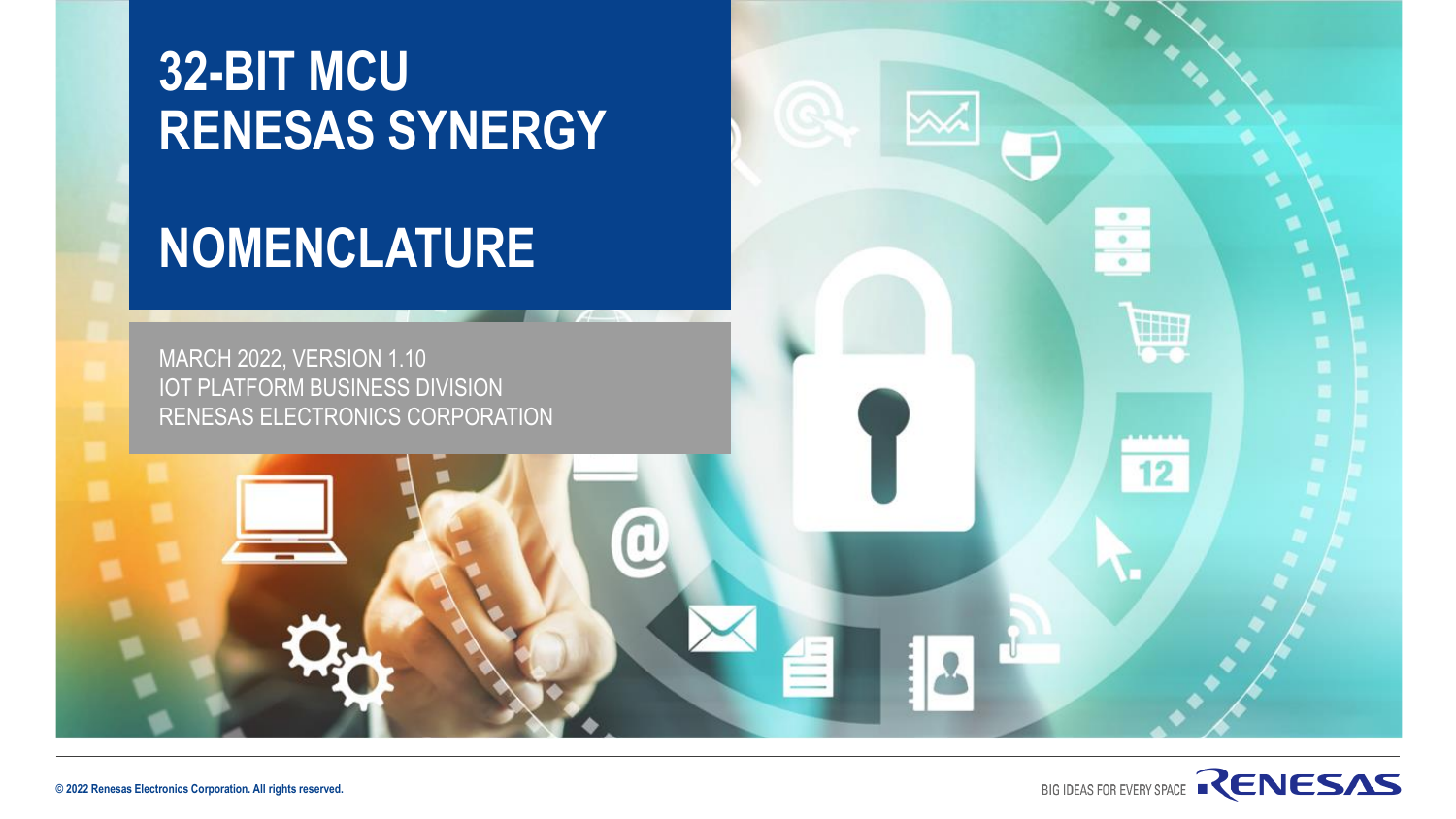#### **Renesas Synergy™**

## **NOMENCLATURE OVERVIEW**

▪ **Renesas Synergy:** 



**.** Integrated software and hardware platform based on Cortex-M with commercial software

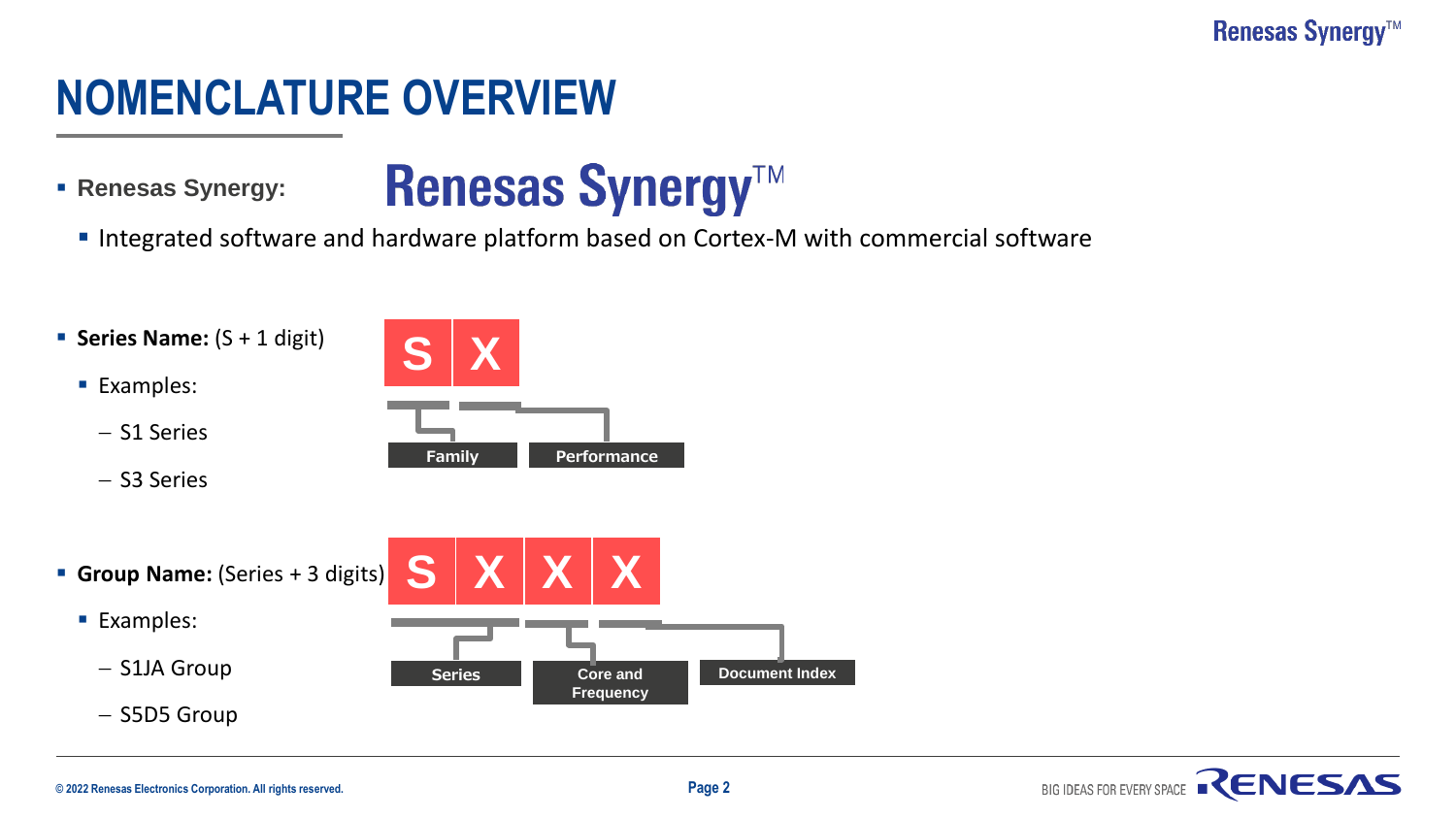#### **Renesas Synergy™**

## **RENESAS SYNERGY PART NUMBER STRUCTURE**

|                | <b>Renesas MCU</b>                    |                |                               |  | <b>Series Name Group Name</b>   |   |                            |   |                |                           |              |                            |                       |   |                           |                      |                                    |  |
|----------------|---------------------------------------|----------------|-------------------------------|--|---------------------------------|---|----------------------------|---|----------------|---------------------------|--------------|----------------------------|-----------------------|---|---------------------------|----------------------|------------------------------------|--|
|                | 7<br>R                                | F              | $\blacksquare$<br>$\mathbf C$ |  | V<br>$\boldsymbol{\Lambda}$     | X | X                          | X |                | X                         | X            | X                          | X                     | X | X                         | X                    | X                                  |  |
|                |                                       |                |                               |  |                                 |   |                            |   |                |                           |              |                            |                       |   |                           |                      | <b>Package Type</b>                |  |
|                |                                       |                |                               |  |                                 |   |                            |   |                |                           |              |                            |                       |   |                           | <b>BJ</b>            | <b>BGA 121</b>                     |  |
| <b>Series</b>  |                                       |                | <b>Core and</b><br>Frequency  |  | <b>Document</b><br><b>Index</b> |   | <b>Feature</b><br>Set      |   |                | <b>Flash Size</b><br>(KB) |              | <b>Operating Range</b>     | <b>Software</b><br>ID |   | Quality<br>ID             | <b>BG</b>            | <b>BGA 176</b>                     |  |
|                | <b>Ultra-Low Power</b>                | $\overline{2}$ | 32 MHz,                       |  | $\overline{1}$                  |   | $\overline{7}$<br>Superset |   | $\,6\,$        | 64                        | $\sqrt{2}$   | $-40^{\circ}$ C to<br>85°C | A01                   |   | $\mathsf C$<br>Industrial | ${\sf BD}$<br>FL     | <b>BGA 224</b><br>LQFP 48          |  |
|                | up to 32 MHz                          |                | $M0+$                         |  | $\sqrt{2}$                      |   | $\mathsf{O}$<br><b>No</b>  |   | $\overline{7}$ | 128                       | $\mathbf{3}$ | $-40^{\circ}$ C to         |                       |   |                           | <b>FM</b>            | LQFP 64                            |  |
| $\mathbf{3}$   | <b>High Efficiency</b><br>To 100 MHz  | A              | 48 MHz,<br>M4                 |  | $\ensuremath{\mathsf{3}}$       |   | encryption                 |   | $\,8\,$        | 256                       |              | $105^{\circ}$ C            |                       |   |                           | FP                   | <b>LQFP 100</b>                    |  |
| $\sqrt{5}$     | High Integration                      | $\mathsf D$    | 120 MHz,<br>M4                |  | $\overline{4}$                  |   |                            |   | $9\,$          | 384                       |              |                            |                       |   |                           | ${\sf FB}$           | <b>LQFP 144</b>                    |  |
|                | To 200 MHz                            |                |                               |  | $\overline{5}$                  |   |                            |   | A              | 512                       |              |                            |                       |   |                           | ${\sf FC}$           | <b>LQFP 176</b>                    |  |
| $\overline{7}$ | <b>High Performance</b><br>To 300 MHz | ${\mathsf G}$  | 240 MHz,<br>M4                |  | $\,6\,$                         |   |                            |   | $\mathsf B$    | 768                       |              |                            |                       |   |                           | <b>LM</b>            | <b>LGA 36</b>                      |  |
|                |                                       |                |                               |  | $\overline{7}$                  |   |                            |   | $\mathsf C$    | 1024                      |              |                            |                       |   |                           | LA                   | <b>LGA 100</b><br>$(0.5$ mm pitch) |  |
|                |                                       |                |                               |  | $\,8\,$                         |   |                            |   | E              | 2048                      |              |                            |                       |   |                           | LJ                   | <b>LGA 100</b>                     |  |
|                |                                       |                |                               |  | 9                               |   |                            |   | G              | 3072                      |              |                            |                       |   |                           |                      | $(0.7$ mm pitch)                   |  |
|                |                                       |                |                               |  |                                 |   |                            |   | H              | 4096                      |              |                            |                       |   |                           | <b>LK</b>            | <b>LGA 145</b>                     |  |
|                |                                       |                |                               |  |                                 |   |                            |   |                |                           |              |                            |                       |   |                           | <b>NF</b>            | WQFN 40                            |  |
|                |                                       |                |                               |  |                                 |   |                            |   |                |                           |              |                            |                       |   |                           | $\mathsf{NE}\xspace$ | WQFN48                             |  |
|                |                                       |                |                               |  |                                 |   |                            |   |                |                           |              |                            |                       |   |                           | NB                   | WQFN 64                            |  |